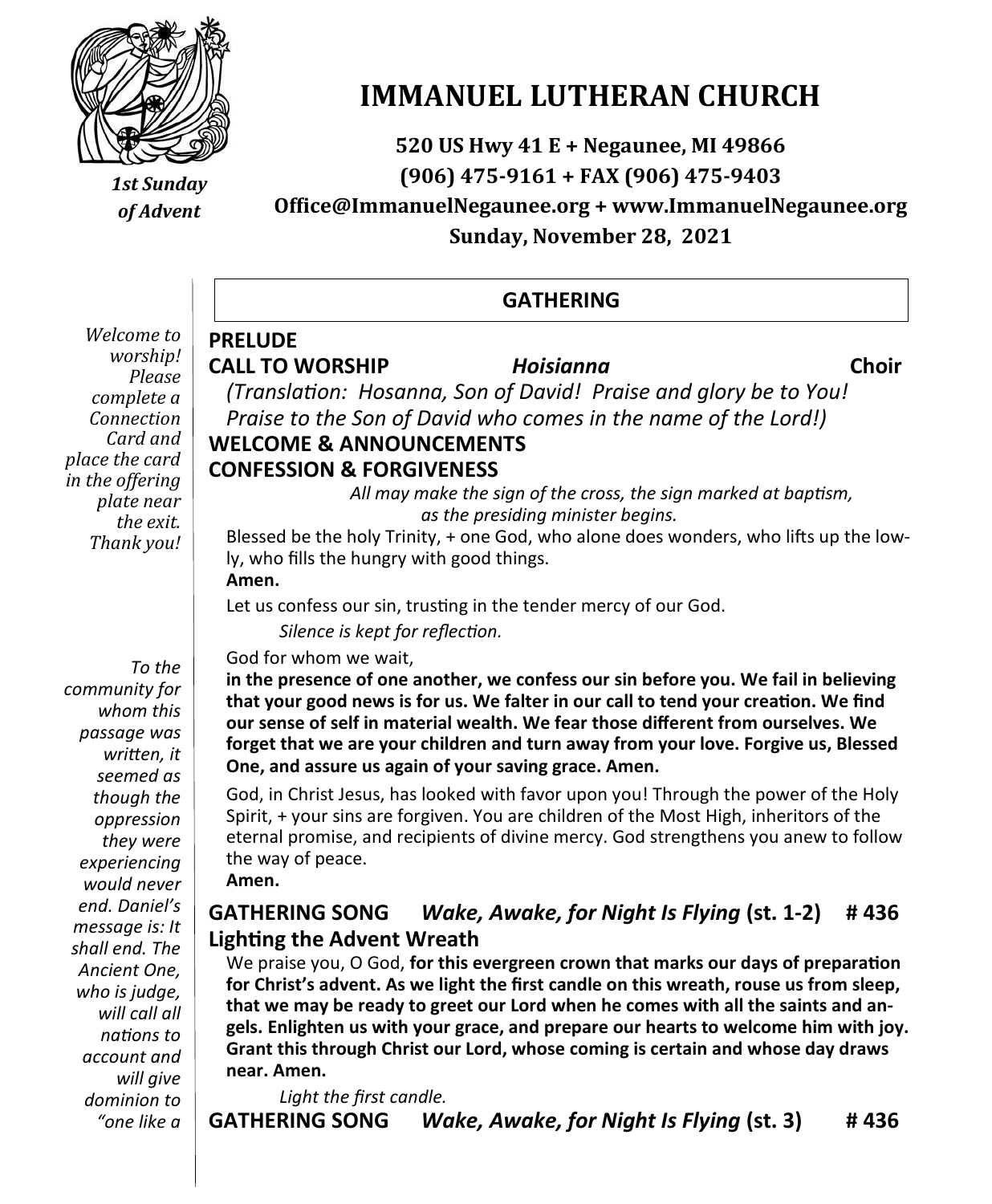### **PRAYER OF THE DAY**

*Ever since the world began, your throne has been established.*

*In the Old Testament, "righteousne ss" often has to do with being faithful in relationship. God acts righteously both in punishing Israel for its sin and in having mercy. In today's reading, Jerusalem's future name—"The Lord is our righteousness —proclaims that God is even now working salvation for Israel.*

Stir up your power, **Lord Christ, and come. By your merciful protection alert us to the threatening dangers of our sins, and redeem us for your life of justice, for you live and reign with the Father and the Holy Spirit, one God, now and forever. Amen.**

#### **WORD**

#### **FIRST READING: Jeremiah 33: 14-16**

 $14$ The days are surely coming, says the Lord, when I will fulfill the promise I made to the house of Israel and the house of Judah. <sup>15</sup>In those days and at that time I will cause a righteous Branch to spring up for David; and he shall execute justice and righteousness in the land.  $^{16}$ In those days Judah will be saved and Jerusalem will live in safety. And this is the name by which it will be called: "The Lord is our righteousness."

Word of God. **Word of Life. Thanks be to God.**

#### **PSALM 25: 1-10**

 $^1$ To you, O Lord, I lift up my soul.

#### <sup>2</sup>**My God, I put my trust in you; let me not be put to shame, nor let my enemies triumph over me.**

 $3$ Let none who look to you be put to shame;

rather let those be put to shame who are treacherous.

#### 4 **Show me your ways, O Lord, and teach me your paths.**

<sup>5</sup> Lead me in your truth and teach me,

for you are the God of my salvation; in you have I trusted all the day long.

6 **Remember, O Lord, your compassion and love,**

#### **for they are from everlasting.**

Remember not the sins of my youth and my transgressions; remember me according to your steadfast love and for the sake of your goodness, O Lord.

8 **You are gracious and upright, O Lord;**

**therefore you teach sinners in your way.**

<sup>9</sup>You lead the lowly in justice and teach the lowly your way.

<sup>10</sup>**All your paths, O Lord, are steadfast love and faithfulness**

**to those who keep your covenant and your testimonies.**

### **SECOND READING: 1 Thessalonians 3:9-13**

 $9$ How can we thank God enough for you in return for all the joy that we feel before our God because of you?  $10$ Night and day we pray most earnestly that we may see you face to face and restore whatever is lacking in your faith.  $11$ Now may our God and Father himself and our Lord Jesus direct our way to you.  $^{12}$ And may the Lord make you increase and abound in love for one another and for all, just as we abound in love for you.  $13$ And may he so strengthen your hearts in holiness that you may be blameless before our God and Father at the coming of our Lord Jesus with all his saints. Word of God. **Word of Life. Thanks be to God.** 

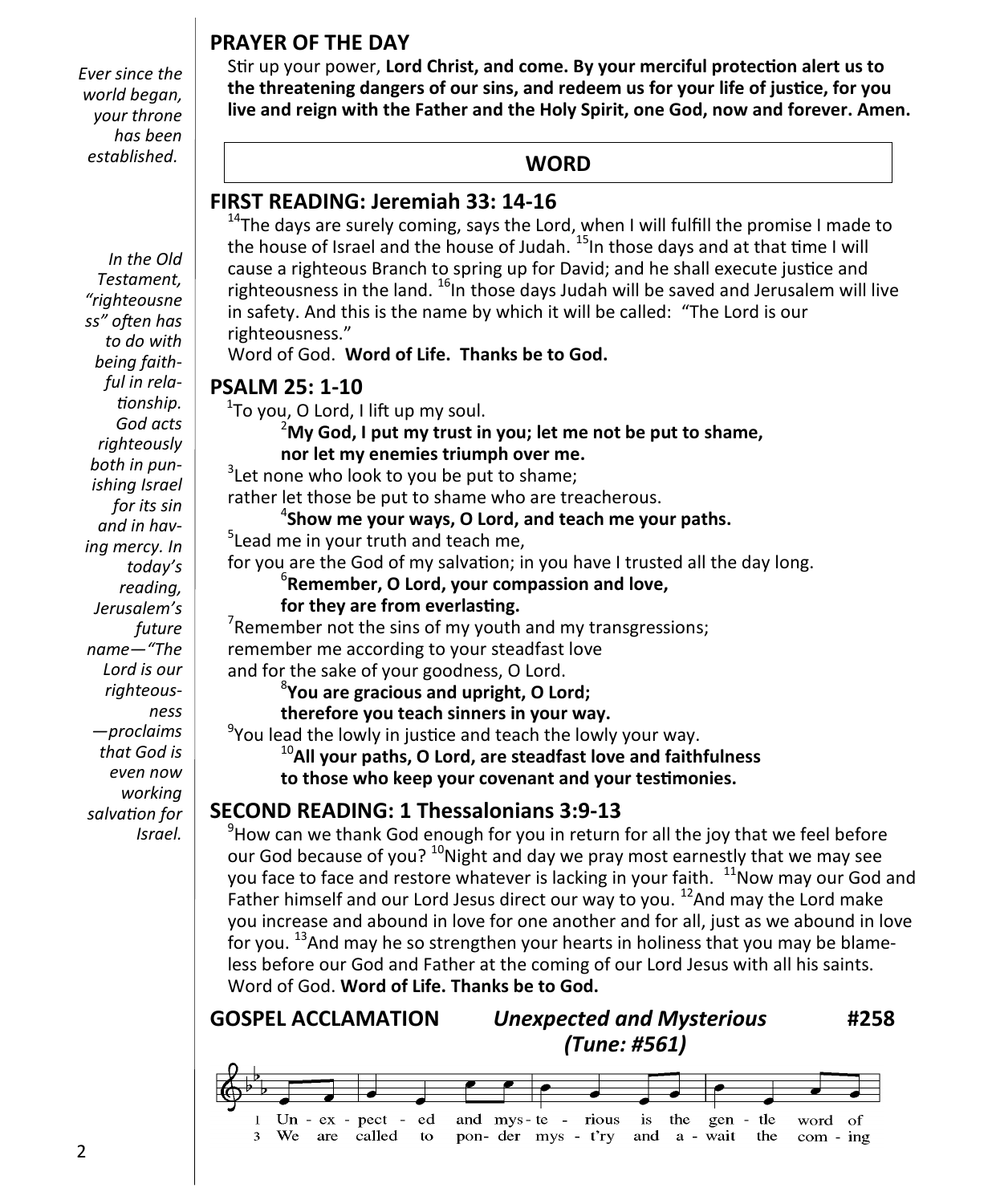| grace.<br>Christ. | $Ev - er -$<br>$-$ lov $-$<br>ing<br>bod -<br>$\mathbf{V}$<br>$em -$<br>to to | God's com - pas - sion | and sus - tain - ing                 | the<br>is<br>for each     |
|-------------------|-------------------------------------------------------------------------------|------------------------|--------------------------------------|---------------------------|
| peace of          | God's<br>brace.<br>em -                                                       | $\mathbf{H}$<br>we     | $\overline{\bullet}$<br>fal -<br>ter | in<br>our                 |
|                   | frag - ile hu - man<br>life.<br>ï                                             | God is                 | with<br><b>us</b>                    | in<br>our                 |
| cour - age        | and we doubt what<br>long - ing to bring heal - ing to the earth, while we    | we have known, God is  |                                      | faith - ful<br>watch with |
| to                | con -sole<br>us<br>as.<br>a                                                   | moth - er              | her<br>tends                         | own.                      |
| јоу               | - der<br>and won<br>for<br>the                                                |                        | prom-ised Sav - ior's                | birth.                    |

#### **GOSPEL: Luke 21: 25-36**

The holy gospel according to…

#### **Glory to you, O Lord.**

[Jesus said:]  $^{25}$  There will be signs in the sun, the moon, and the stars, and on the earth distress among nations confused by the roaring of the sea and the waves.  $^{26}$ People will faint from fear and foreboding of what is coming upon the world, for the powers of the heavens will be shaken.  $^{27}$ Then they will see 'the Son of Man coming in a cloud' with power and great glory.  $^{28}$ Now when these things begin to take place, stand up and raise your heads, because your redemption is drawing near."

 $^{29}$ Then he told them a parable: "Look at the fig tree and all the trees;  $^{30}$ as soon as they sprout leaves you can see for yourselves and know that summer is already near. <sup>31</sup>So also, when you see these things taking place, you know that the kingdom of God is near.  $32$ Truly I tell you, this generation will not pass away until all things have taken place. <sup>33</sup>Heaven and earth will pass away, but my words will not pass away.

<sup>34</sup>"Be on guard so that your hearts are not weighed down with dissipation and drunkenness and the worries of this life, and that day does not catch you unexpectedly,  $35$ like a trap. For it will come upon all who live on the face of the whole earth.  $36$ Be alert at all times, praying that you may have the strength to escape all these things that will take place, and to stand before the Son of Man."

The Gospel of our Lord.

#### **Praise to you O Lord.**

### **SERMON Pastor Rell Spickerman**

#### **SONG Mine Eyes Have Seen the Glory** # 890

#### **THE APOSTLES' CREED**

**I believe in God, the Father almighty, creator of heaven and earth.**

- **I believe in Jesus Christ, God's only Son, our Lord, who was conceived by the Hol Spirit, born of the virgin Mary, suffered under Pontius Pilate, was crucified, died, and was buried; he descended to the dead. On the third day he rose again; he ascended into heaven, he is seated at the right hand of the Father, and he will come to judge the living and the dead.**
- **I believe in the Holy Spirit, the holy catholic church, the communion of saints, the forgiveness of sins, the resurrection of the body, and the life everlasting. Amen.**

*Upon Timothy's report from the congregation at Thessalonica, Paul is exuberant with gratitude for them. In this passage from his letter, Paul voices overflowing thanks, joy, and blessings for the people of this growing church.*

*God will fulfill God's purposes and, already, hidden signs of that fulfillment abound. On that great day there will be dismay, perplexity, confusion, and terror, but God's people shall be given strength to stand boldly and receive God's promised redemption*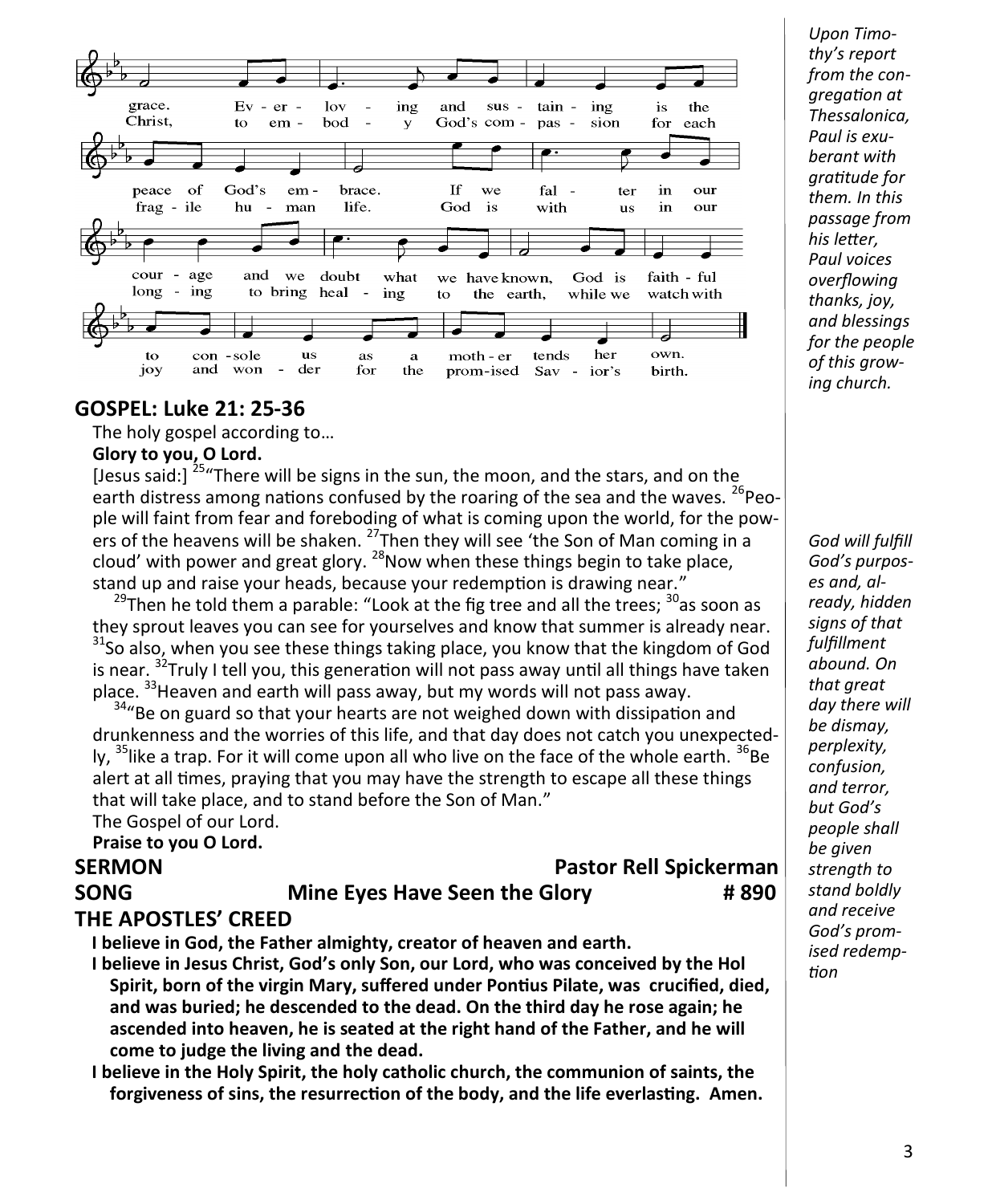*Renew our lives that we may welcome and care for one another and that we may live and serve within the greater community of Negaunee and the world, witnessing to others your abundant love, grace, and welcome.*

*All baptized Christians who believe this true presence are welcome and encouraged to receive Holy Communion today. Parents, please assist your child (ren) if you wish them communed.*

#### **PRAYERS OF INTERCESSION**

In this season of watching and waiting, let us pray for all people and places that yearn for God's presence.

*A brief silence.*

God of presence and peace, strengthen your church around the globe to proclaim the message of your love coming to the world. Open our hearts to recognize your face in all people and in all of creation. Hear us, O God. **Your mercy is great.**

God of mighty redwoods and microscopic plants, fields and city parks, the wind and the waves, be a healing balm to our wounded planet. May we nurture what you have lovingly created. Hear us, O God. **Your mercy is great.**

God of equity and compassion, bring righteousness and goodness to all peoples of the earth. Give a heart of discernment and integrity to leaders in our communities. Hear us, O God. **Your mercy is great.**

God of comfort and care, be present with those who watch and wait. Come to all who await births, deaths, divorces, new unions, new jobs, retirements, healing, and life transitions of every kind. Hear us, O God. **Your mercy is great.**

God of promises kept and new dreams awakened, shelter your people from destructive storms. We pray for those whose lives have been upended by natural disasters, for the work of Lutheran Disaster Response, Lutheran World Relief, and other relief organizations. Hear us, O God. **Your mercy is great.**

*Here other intercessions may be offered.*

God of companionship and community, we give you thanks for the saints who journeyed with us and now abide in you. Even in distress and uncertainty, make us confident that your promises endure forever. Hear us, O God. **Your mercy is great.**

God of new life, you come among us in the places we least expect. Receive these prayers and those of our hearts, in the name of Jesus.

**Amen.**

#### **SHARING OF CHRIST'S PEACE**

The peace of Christ be with you always.

**And also with you.**

**MEAL**

#### **OFFERING** *Let All Mortal flesh Keep Silence* **(st. 1-2) #490 OFFERING PRAYER**

Let us pray.

God of our waiting and watching, **we offer the gifts of our hearts and our lives to the service of all your people. Prepare the way before us as we meet you in this simple meal, through Christ Jesus, our pathway and our peace. Amen.**

#### **THANKSGIVING AT THE TABLE**

#### **THE LORD'S PRAYER**

**Our Father in heaven, hallowed be your name, your kingdom come, your will be done, on earth as in heaven.**

**Give us today our daily bread.**

**Forgive us our sins as we forgive those who sin against us.**

**Save us from the time of trial and deliver us from evil.**

**For the kingdom, the power, and the glory are yours, now and forever. Amen.**

### **COMMUNION DISTRIBUTION**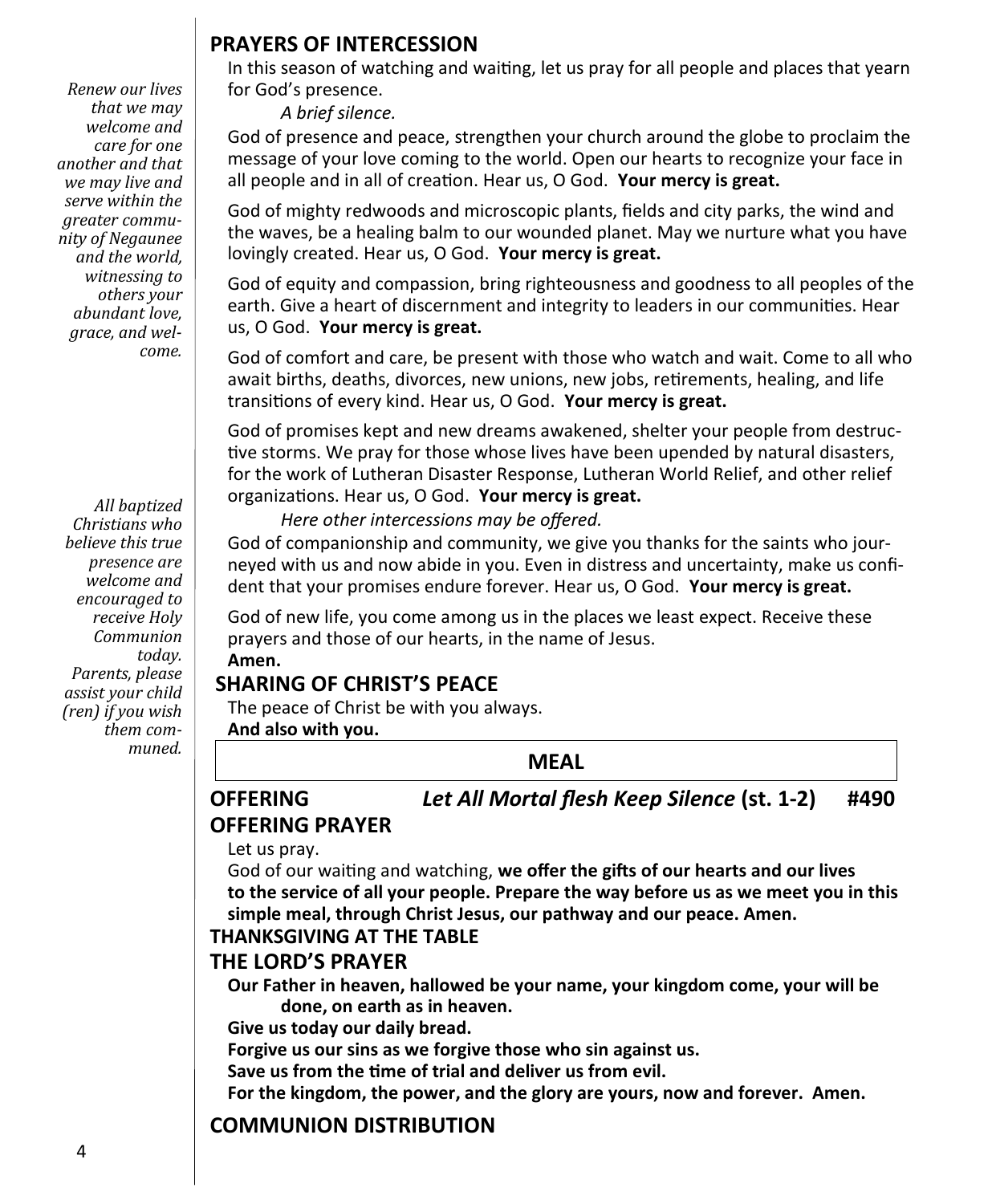#### **PRAYER AFTER COMMUNION**

Most High God, **you have come among us at this table. By the Spirit's power, form us to be bearers of your word, sharing gifts of mercy and grace with all, through Christ Jesus, our host and our guest. Amen.**

#### **SENDING**

#### **BLESSING**

The God of hope fill us with all joy and peace in believing, so that we may abound in hope by the power of the Holy Spirit, through Christ Jesus for whom we wait. **Amen.**

#### **DISMISSAL**

Go in peace. Christ is near. **Thanks be to God.**

#### **POSTLUDE**

#### **\_\_\_\_\_\_\_\_\_\_\_\_\_\_\_\_\_\_\_\_\_\_\_\_\_\_\_\_\_\_\_\_\_\_\_\_\_\_\_\_\_\_\_\_\_\_\_\_\_\_\_\_\_\_\_\_\_\_ ANNOUNCMENTS FOR THE WEEKS OF November 28 - December 5, 2021**

**\****WE WELCOME INTO THE FAMILY OF GOD: Brody Allen Makela,* son of Samantha Jean (Carlson) Makela and Mark Allen Makela, born on June 23rd, 2021, in Fairbanks, Alaska. His sponsors are Morgan Carlson and Michelle Makela. The proud grandparents are Julie and Randy Carlson.

**\****SYMPATHY & GOD'S PEACE TO:* Lisa (Kyle) Saari, on the loss of her grandmother, *Adele L. Harnett* on Tuesday, November 16th. Also, condolences to the great-grandsons, Easton and Landen Saari, and all of the Harnett Family

#### **\*SUPPORT FOR ARIANNA PAANANEN** A GoFundMe page ([https://](https://gofund.me/9db84b12)

[gofund.me/9db84b12\)](https://gofund.me/9db84b12) has been started for assisting the Paananen family with expenses related to Arianna's cancer treatment. Ari is 10 years old, and on August 9, 2021, was diagnosed with a brain tumor and has been doing treatments at Mayo in Rochester, MN. So far the tumor has responded well to chemo. Radiation is next. Although Ari's dad, Dave, continues his job, Ari's mom, Pam, has not due to the time demands of Ari's care, including trips to Mayo. Ari and Pam will have to be gone from family for 6 weeks coming up soon for the next round of treatments. With the many costs of traveling, any financial help wouldn't go unnoticed. *Thank you for your prayerful support.*

**\*PHOTO DIRECTORY PICTURES—**If you haven't had your picture taken for the new church photo directory that is being developed and would like to be included in its printout, please call the office to see about scheduling the event. You can still email or send in a picture of yourself. This is for sharing name/face recognition, not a studio portrait. Thank you for participating.

**\*GIVING YOUR OFFERINGS:** Thank you for continuing to financially support our ongoing congregational mission. Electronic giving is available on our website or through the GivePlus app. (Note: Immanuel absorbs the following processing fees on electronic gifts: giving via debit/credit card 2.75% + \$0.45 per transaction and giving via ACH 1.00% +\$0.45 per transaction.)

*We believe that the true body and blood of Jesus Christ is in/with/ under the bread and wine.* 









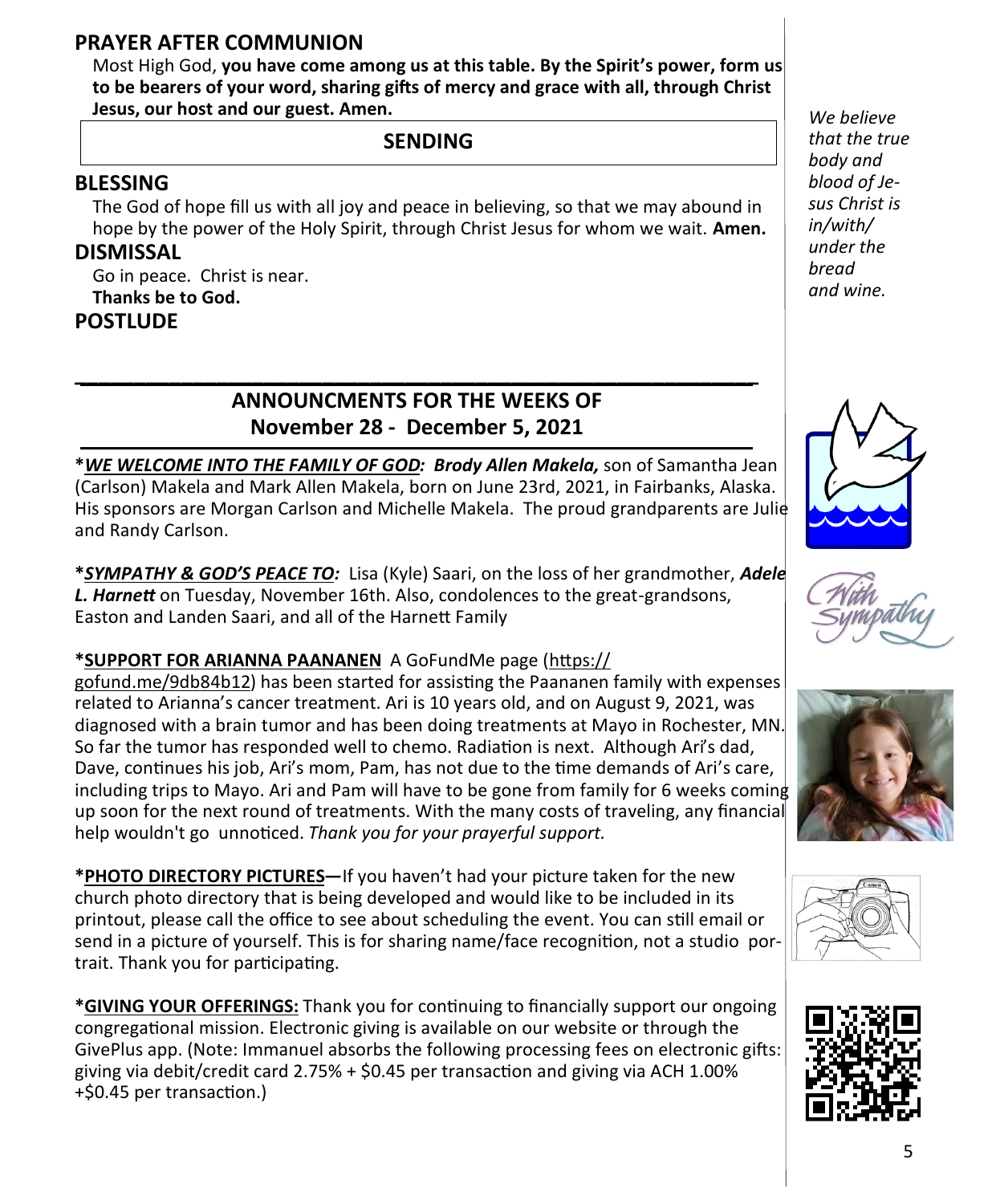

*.*









Offering **Envelopes** 





**\*SUNDAY SCHOOL IS UNDERWAY!** If you are interested in Sunday School for your child (ren), there is open enrollment for toddlers through Grade 5. You can call the office (906- 475-9161) or come to the church Sunday morning for 9:15 am where it will be meeting in the Fellowship Hall. Sunday School has a Facebook page to share up-to-date information. Go to *'Immanuel Lutheran Church Negaunee'* on Facebook and click on the Sunday School group. For in-person classes, we will be following Immanuel's Church Council policies which recommend wearing masks. Masks must be worn by unvaccinated persons. (Updates may occur during the year.) Schedule: 9:15am-9:25am – DROP-OFF, OPENING; 9:30am – INSTRUCTION; 10:15am – JOIN FAMILIES FOR HOLY COMMUNION , 10:30am – DISMISSAL. (Although worship attendance is encouraged, if you are unable to attend, you can make arrangements to have your child(ren) picked up at 10:15am.

**\*WE'RE HIRING: We are in need of a part-time custodian**. If you are interested, you can pick up an application from the office or go to: [https://immanuelnegaunee.weebly. com/](https://immanuelnegaunee.weebly.com/apply-for-job.html) apply-for-[job.html](https://immanuelnegaunee.weebly.com/apply-for-job.html)

**\*PROJECT KEEP KIDS WARM** - Immanuel will participate along with Wesley United Methodist Church (WUMC) this fall in the annual clothing drive by providing **new** jackets, boots, hats, and mittens for infants and youth up to 18 years old who live in western Marquette County. A marked clothing box is on the benches by the Fellowship Hall to place your donations in. Wesley United Methodist Church works with teachers to identify students who need warm clothing; the committee distributes packages to the teachers, and the teachers then give the donations to the students. Everyone's identity is kept confidential. A financial contribution may also be sent to Wesley United Methodist Church, P.O. Box 342, Ishpeming MI 49849, noting Project KKW in the memo line. Please note, this year because of COVID 19, only **new** clothing items will be accepted.

**\*NOTICE: ROOM AT THE INN . . . i**s in desperate need of coffee. Please, if you can donate a can of coffee to Room at the Inn, it would be greatly appreciated., Because they are serving so many persons (especially as the weather is getting colder), they go through coffee in a jiffy. So, thank you for whatever you can do. Thank you very much.

#### **\*2022 CONTRIBUTION ENVELOPES CAN BE PICKED UP. THEY ARE AT THE ENTRANCE TO THE FELLOWSHIP HALL.** *Thank you.*

\***PAINTING FUND RAISER** - The Painting-Project in the sanctuary has already started with prepping, wall repairs, etc., before the paint goes on. Consider making a donation to this *Sanctuary Painting Fund Raiser* that was voted on after worship, November 1st. We will be raising \$15,000 to help with some of the cost involved with this Project. Thank you for any donation you can make. It will all help with the cost.

\***ANGEL TREE PROJECT** As you may be aware, Immanuel offers an *Angel Tree Project* for children of incarcerated persons. We have been given names of children needing an extra bit of Christ's love given through Christmas gifts. Thank you to those already volunteering to purchase gifts for some of the children. We have 2 remaining children, ages 7 and 9. If you would like to be an 'angel' this year and provide gift(s), please call the office for details and suggestions. You can then purchase the gift(s) (a value of \$20-\$25 each), wrap them, and bring them to the office before December 6th. Thank you in advance for your participation.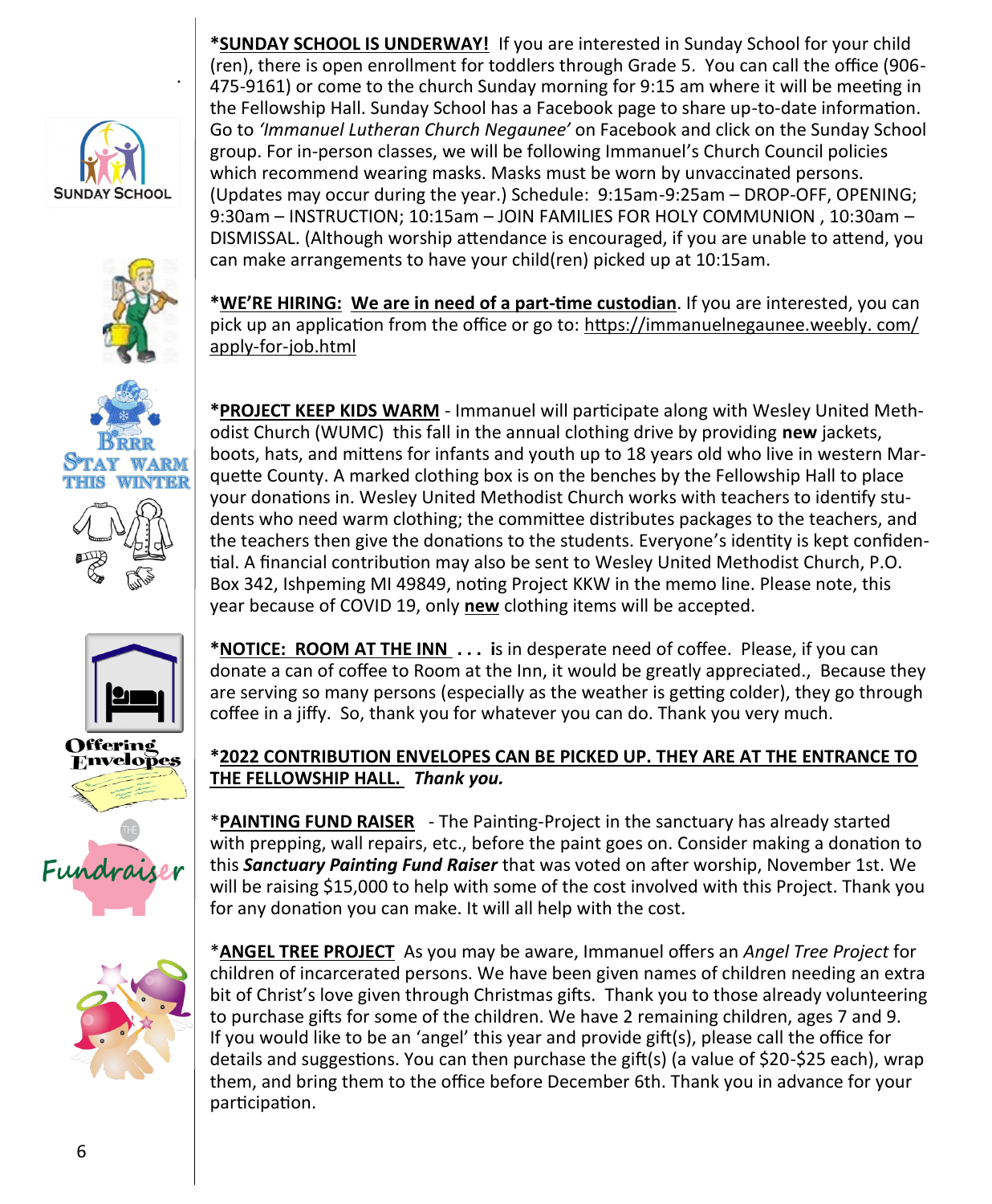

*KEEP IN YOUR PRAYERS:* 

**Pray For**: *Nancy Burton, Jonelle Collins, Gerry Davidson, Pat DeWitt, Dan Hendrickson, Peggy Jackson, Billy Jo Kaufman, Betty Kinnunen, Rodney Laituri, Anna Laurila, Wendy Niemi, Arianna Paananen, Don & Vera Palomaki, Joyce Peterson, Linda Sjolund, Richard Toyra, Jacob Ulvila, all COVID patients*.

Our Shut-ins: *Bettie Ahola, Rudy Gagnon, Charlene Kivisto, Timothy Kjellman, Betty Lukkarinen, Leo Nirva, Mary Parkkonen, Janet Penhale, Butch Pynnonen, Lillian Rivers, Paul Smith, Lynne Tossava*.

Members in the Armed Service: *Luke DeWitt, Adrianna Gustafson, Michael Gustafson, Hunter (Jessica) Hetrick, Dennis Koski, Jacque Kurian, Tanner Romback, Trevor Romback, Michael Sedlock, Ethan Wallner, Jason Wallner*, and *all Armed Services Families.*

### **VOLUNTEERS ASSISTING IN SERVICE**

**SERVING IN WORSHIP:** *Pastor Rell Spickerman*

**ORGANIST/PIANIST/MUSICIAN:** *Connie Scanlon* 

**Worship Services: Sun. @ 9:30 am / Mon. @ 6 pm Office Hours: 8 am-2 pm, Monday-Thursday (or by appt.)**

#### **ASSISTING IN THE SERVICE:**

9:30 am USHERS/GREETERS – *Mike & Vicki Lempinen* 6 pm USHERS/GREETERS – *Mike Frustaglio & Kevin Crupi*

| 9:30 am LECTOR | — Mike Lempinen |
|----------------|-----------------|
| 6 pm LECTOR    | — Charlie Smith |

9:30 am COMM. ASST.'S *– Linda Derocher* 6 pm COMM. ASST.'S – *Cheryl Dix*

9:30 am Tech Team – *Tyler Moore*  6 pm Tech Team — *Rory Smith*

- 
-